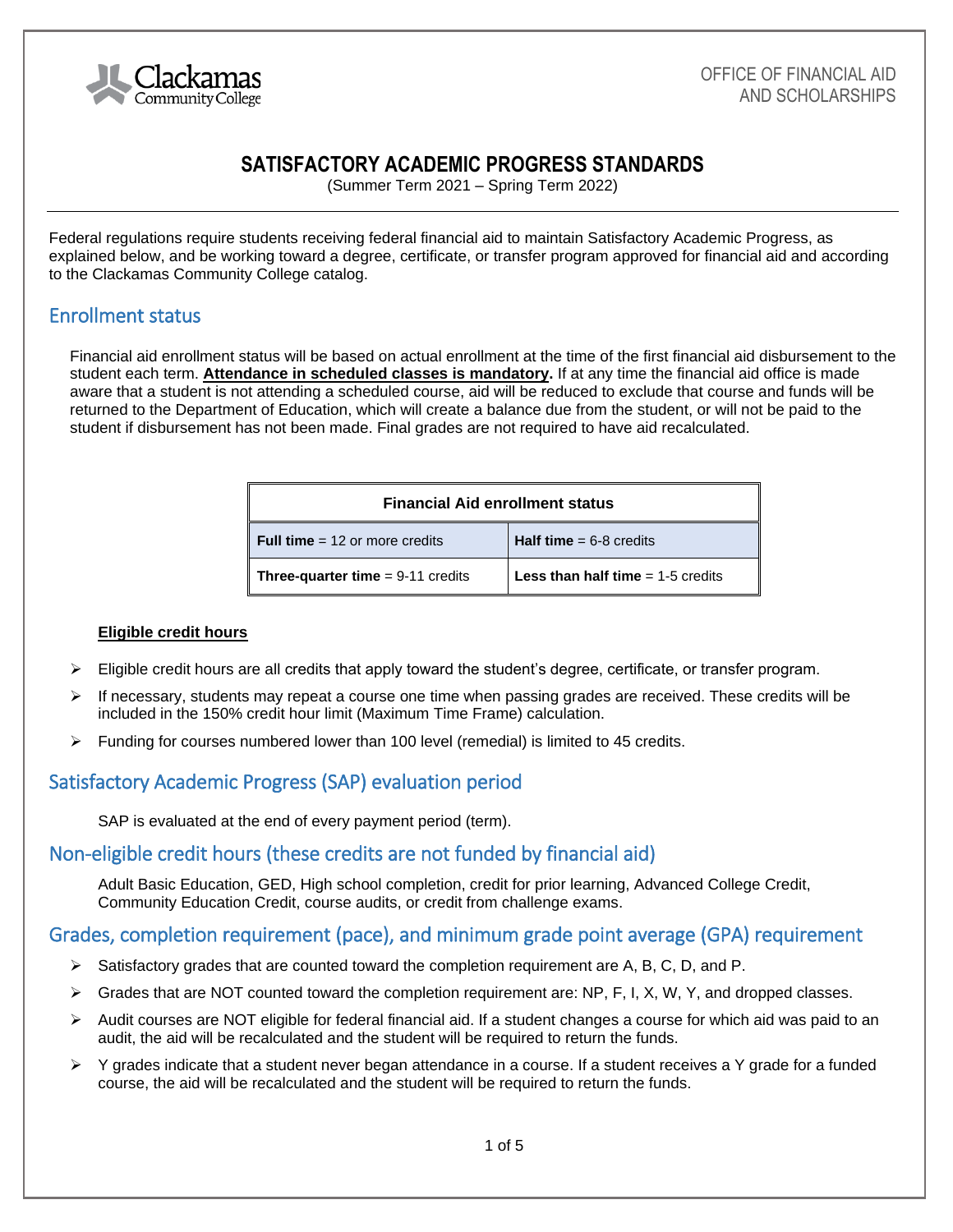

- $\triangleright$  If a student receives a W grade in every course for a term and no last date of attendance is recorded, the student will be treated as an unofficial withdrawal and all aid will be recalculated at the 50% mark of the term. If a last date of attendance is recorded, aid will be recalculated as of that date.
- $\triangleright$  All students who receive financial aid must stay on pace to graduate on time. Pace is calculated by dividing the cumulative number of credits a student successfully **completed** by the cumulative **attempted** number of credits. When this calculation falls below 67%, a student is no longer on pace to graduate on time. Transfer credits that count toward a student's program are considered within this calculation as credits attempted and credits earned. If a student has attended other institutions, the student should request an official transcript be sent to Graduation Services for evaluation.

Pace calculation: Cumulative Credits Completed ÷ Cumulative Credits Attempted = Pace (must be 67% (.67) or better) *Credits Completed*\_\_\_\_\_\_\_\_÷ *Credits Attempted*\_\_\_\_\_\_\_\_ = *Pace* \_\_\_\_\_\_\_\_ (Unofficial transcript will show attempted and completed credits.)

➢ Failure to maintain a minimum 2.0 cumulative GPA and/or meet pace will result in warning or disqualification status.

## Satisfactory Academic Progress status

SAP will be determined at the end of each term based on the student's enrollment status, the number of credits completed, and cumulative grade point average. SAP will be determined for all students with previous enrollment regardless of receipt of financial aid.

Students are eligible for federal financial aid if their SAP status is satisfactory, warning, or probation. Students are NOT eligible if their SAP status is disqualified.

- **Satisfactory -** Student's cumulative GPA is 2.0 or higher and pace is 67% or higher.
- ➢ **Warning -** A student fails to meet either the GPA or pace measure of SAP. The student will have one term of aid while on financial aid warning status.
	- $\circ$  Students on warning must meet all SAP requirements at the end of a warning term (2.0) cumulative GPA and 67% pace).
	- o Students cannot have two consecutive warning terms.
	- $\circ$  It is possible for a student to be in good standing academically and financial aid warning at the same time.
- ➢ **Disqualified -** Students are disqualified when they have a cumulative GPA below 2.0 and/or pace is less than 67%.
	- o Students may receive a probation status after an appeal is approved.
- ➢ **Probation -** A disqualified student whose appeal is approved is placed on probation.
	- $\circ$  In the probation term, students will be placed on an academic plan, which requires that they must pass **all courses** in that term with a **term GPA of 2.0** or higher.
		- $\triangleright$  If a student is meeting the conditions of their academic plan, they can continue on probation for a maximum of three (3) terms.
	- $\circ$  If the student does not meet the conditions of the academic plan, they will be disqualified, and must either:
		- $\triangleright$  Appeal for circumstances directly related to the term in which they did not fulfil their academic plan, or
		- ➢ Complete enough credits with their own resources (not using federal, state, or institutional aid) to meet SAP standards. A new appeal must be submitted for consideration.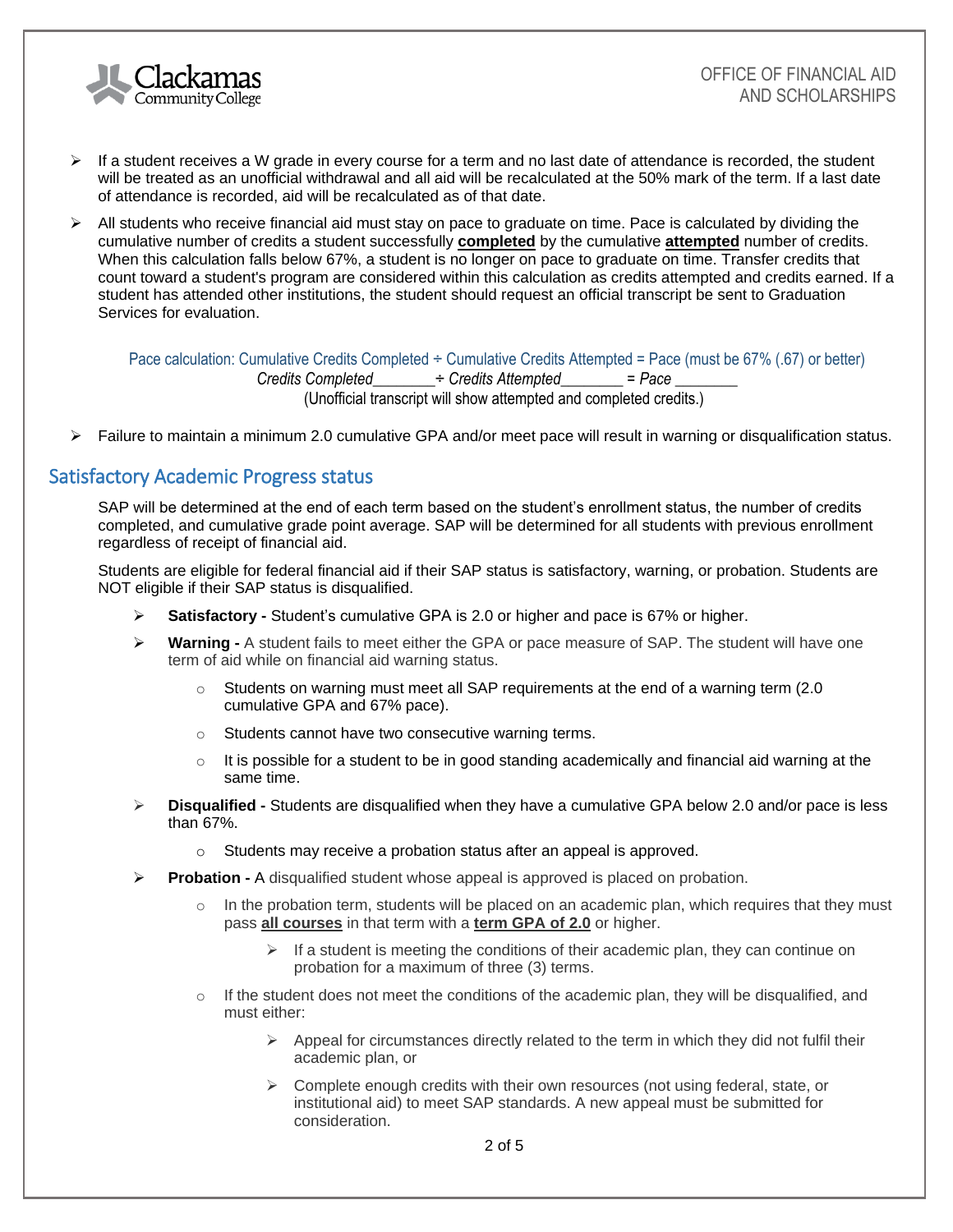

 $\circ$  Disqualification from receiving financial aid does not prevent students from enrolling and attending, however, students are personally responsible for paying all charges.

# Satisfactory Academic Progress appeal process

If students are in disqualified status:

- $\triangleright$  They are not eligible for federal financial aid. A student may appeal by completing a Satisfactory Academic Progress (SAP) Appeal form. Appeal forms are available online on the [Financial Aid Forms](http://www.clackamas.edu/admissions-financial-aid/financial-aid-scholarships/financial-aid-forms) page. All forms must be completed and have all requested information attached at the time they are submitted. Incomplete appeals will be denied.
- $\triangleright$  Appeals must be based on unforeseen, extenuating circumstances and must be documented, such as: personal illness, accident, serious illness to an immediate family member, or other circumstances beyond the control of the student.
- $\triangleright$  If an appeal is approved, financial aid eligibility will be reinstated and the student will be placed on probation. Probation may have specific course or enrollment level requirements. Probation requirements are made on a case-by-case basis.
- $\triangleright$  If an appeal is denied, the student must take credits with their own resources (not using federal, state, or institutional aid) until they achieve a minimum 2.0 cumulative GPA and 67% pace.
	- o All credits must be applicable to their degree.
	- $\circ$  Paying for classes with their own resources will not guarantee the return of financial aid eligibility.
	- o When SAP standards have been met, the student must submit an appeal.
- $\triangleright$  Appeal decisions are emailed to the student's myClackamas account and listed in the student portal.
- $\triangleright$  Decisions made by the SAP Committee, after review by the Financial Aid Director, are final.

# Appeal Deadlines

All appeals must be submitted by the  $8<sup>th</sup>$  week of the term in which you are attempting to have financial aid eligibility restored. Late appeals will be considered only for future terms.

## Financial Aid Extension (Maximum Time Frame)

The maximum time frame allowed to complete a program of study is 150% of the required length of the student's specific/published program. A student may apply for an extension of their federal financial aid in order to complete their program of study. Financial aid extension requests are reviewed by the Extension Committee. Forms are available online on the [Financial Aid Forms](http://www.clackamas.edu/admissions-financial-aid/financial-aid-scholarships/financial-aid-forms) page.

This maximum time frame includes all college-level attempted credits, transfer credits, and repeated credit hours whether or not financial aid was received or courses were successfully completed. Non-college credit courses are not counted as part of the maximum time frame.

- $\triangleright$  A student becomes ineligible for financial aid when they have attempted 150% of the number of credits required for their degree or certificate; or
- $\triangleright$  It becomes mathematically impossible to complete the program within 150% of the length of the program.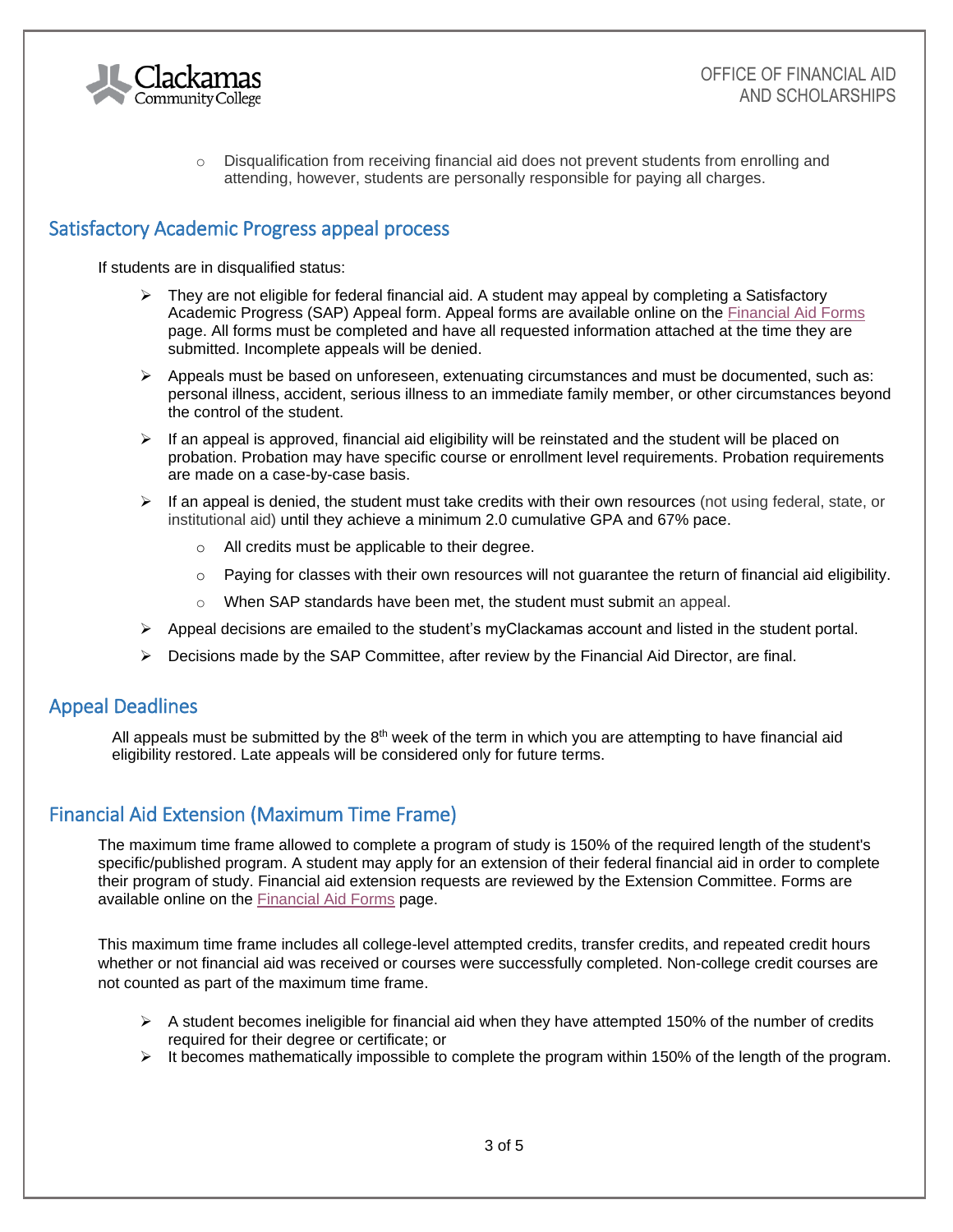

 $\circ$  Students at or nearing the maximum time frame will be evaluated, and the Office of Financial Aid and Scholarships will determine remaining courses needed to complete the program of study. Only required coursework will be funded.

#### ➢ **Maximum time frame examples:**

- $\circ$  A one-year certificate program that requires 48 credits: 48 x 150% = 72 credit maximum. This student is allowed up to 72 credits to complete this program. Credits taken must be applicable toward this specific program.
- $\circ$  A two-year associate's or transfer program that requires 90 credits: 90 x 150% = 135 credit maximum. This student is allowed up to 135 credits to complete this program. Credits must be applicable toward this specific program.
- $\triangleright$  Federal regulations state "a student who completes the academic requirements for a program but does not yet have the degree or certificate is not eligible for further additional Federal Student Aid funds for that program."
- $\triangleright$  All extension approvals are on a case-by-case basis. A minimum 2.0 cumulative GPA is required of all students for an extension to be considered.
- $\triangleright$  Decisions made by the Extension Committee, after review by the Financial Aid Director, are final.
- ➢ A student who has earned a bachelor's degree or higher will be required to file an extension. **Any student who has earned a bachelor's degree or higher will only be eligible for loans.**

Federal regulations allow institutions to limit the number of times a student can change programs and receive financial aid. Clackamas has the following limits:

- $\triangleright$  Credits from any previous program(s) that are applicable toward the new program will be counted.
- $\triangleright$  A student must have enough remaining financial aid funding to complete the new program.
- $\triangleright$  Aid will be granted for required courses only for the new program.

## Repayment of Federal Financial Aid

Students who received federal financial aid and then withdraw from ALL classes during a term may have to repay some or all of the federal financial aid funds they received.

- ➢ Students receiving a Y (non-attendance) grade in any course will have their enrollment level revised and the portion of aid that included the non-attended course will be returned and the student will be responsible for repayment in full.
	- $\circ$  Loan eligibility will be lost due to a Y grade reducing enrollment level below six credits.
- $\triangleright$  Students receiving all W grades (unofficial withdrawal) will have their financial aid recalculated to the 50% mark of the term if no last date of attendance is submitted with grades.

Financial aid is returned in the following order:

- o Unsubsidized Direct Stafford loans (other than PLUS loans)
- o Subsidized Direct Stafford loans
- o Federal Perkins loans
- o Direct PLUS loans